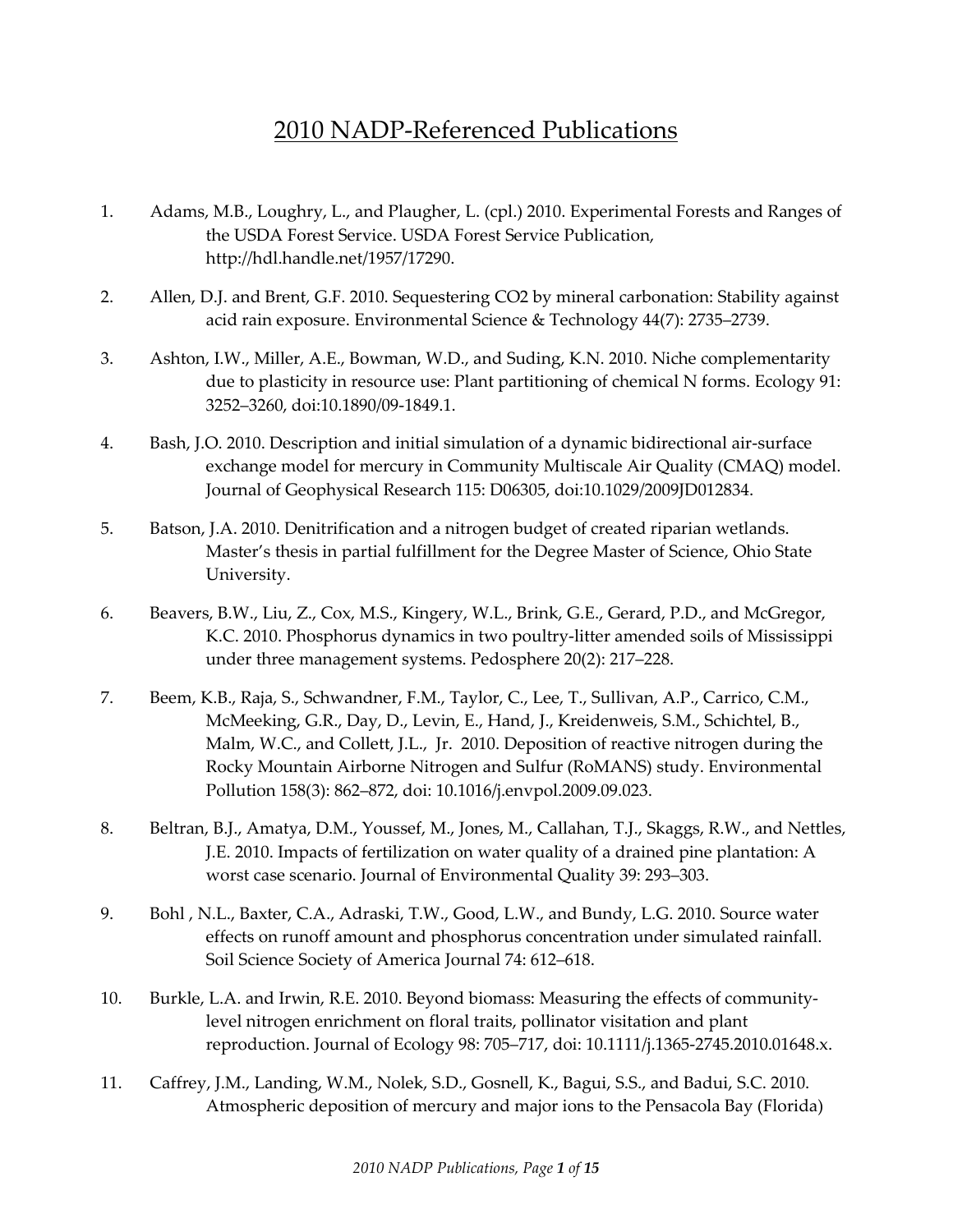watershed: Spatial, seasonal, and inter-annual variability. Atmospheric Chemistry and Physics Discussion 10: 4593–4616, www.atmos-chem-physdiscuss.net/10/4593/2010/.

- 12. Cai, M., Schwartz, J., Robinson, R., Moore, S., and Kulp, M. 2010. Long-term effects of acidic deposition on water quality in a high-elevation Great Smoky Mountains National Park watershed: Use of an ion input–output budget. Water, Air & Soil Pollution 209(1): 143–156, doi: 10.1007/s11270-009-0187-5.
- 13. Chang, Y.-M., Hsu, N.-J., and Huang, H.-C. 2010. Semi parametric estimation and selection for nonstationary spatial covariance functions. Journal of Computational and Graphical Statistics 19(1): 117–139, doi:10.1198/jcgs.2010.07157.
- 14. Civerolo, K., Hogrefe, C., Zalewsky, E., Hao, W., Sistla, G., Lynn, B., Rosenzweig, C., and Kinney, P.L. 2010. Evaluation of an 18-year CMAQ simulation: Seasonal variations and long-term temporal changes in sulfate and nitrate. Atmospheric Environment 44(31): 3745–3752, doi: 10.1016/j.atmosenv.2010.06.056.
- 15. Clow, D.W. and Mast, M.A. 2010. Mechanisms for chemostatic behavior in catchments: Implications for CO2 consumption by mineral weathering. Chemical Geology 269: 40–51.
- 16. Clow, D.W., Nanus, L., and Huggett, B. 2010. Use of regression-based models to map sensitivity of aquatic resources to atmospheric deposition in Yosemite National Park, USA. Water Resources Research 46: W09529, doi:10.1029/2009WR008316.
- 17. Coconino County. 2010. Lake Mary Regional TMDL For Mercury in Fish Tissue: Upper Lake Mary, Lower Lake Mary, Soldiers Lake, Soldiers Annex Lake, and Lower Long Lake Little Colorado River Watershed., State of Arizona, Department of Environmental Quality, Open File Report #OFR 10-02, http://www.azdeq.gov/environ/water/assessment/download/Lake\_Mary\_Region\_Dr aft-6-16-2010.pdf.
- 18. Converse, A.D., Riscassi, A.L., and Scanlon, T.M. 2010. Seasonal variability in gaseous mercury fluxes measured in a high-elevation meadow. Atmospheric Environment 44(18): 2176–2185, doi 10.1016/j.atmosenv.2010.03.024.
- 19. Corvo, F., Reyes, J., Valdes, C., Villasenor, F., Cuesta, O., Aguilar, D., and Quintana, P. 2010. Influence of air pollution and humidity on limestone materials degradation in historical buildings located in cities under tropical coastal climates. Water, Air & Soil Pollution 205: 359–375, doi 10.1007/s11270-009-0081-1.
- 20. Croft, B., Lohmann, U., Martin, R.V., Stier, P., Wurzler, S., Feichter, J., Hoose, C., Heikkil, U., van Donkelaar, A., and Ferrachat, S. 2010. Influences of in-cloud aerosol scavenging parameterizations on aerosol concentrations and wet deposition in ECHAM5-HAM. Atmospheric Chemistry and Physics 10: 1511–1543.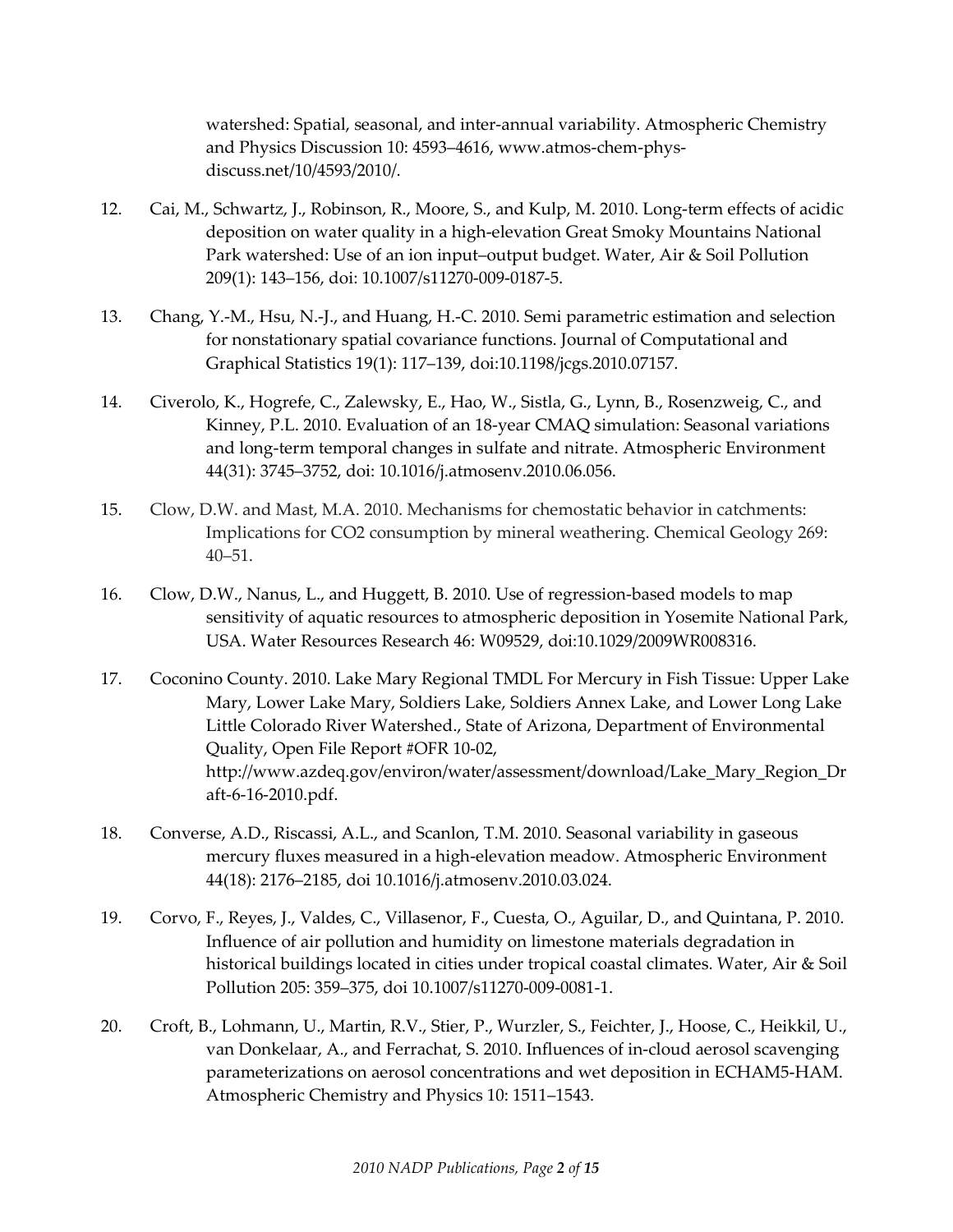- 21. Cusack, D.F., Torn, M.S., McDowell, W.H., and Silver, W.L. 2010. The response of heterotrophic activity and carbon cycling to nitrogen additions and warming in two tropical soils. Global Change Biology 16: 2555–2572, doi: 10.1111/j.1365- 2486.2009.02131.x.
- 22. Daley, M., Potter, J., Difranco, E., and McDowell, W.H. 2010. Nitrogen Assessment for the Lamprey River Watershed, New Hampshire Water Resources Research Center (NH WRRC), Department of Natural Resources, The State of New Hampshire, http://des.nh.gov/organization/divisions/water/wmb/coastal/documents/unh\_nitroge nassessment.pdf.
- 23. David, M.B., Drinkwater, L.E., and McIsaac, G.F. 2010. Sources of nitrate yields in the Mississippi River Basin. Journal of Environmental Quality 39: 1657–1667, doi:10.2134/jeq2010.0115.
- 24. Dayyania, S., Prasherb, S.O., Madanic, A., and Madramootoob, C.A. 2010. Development of DRAIN–WARMF model to simulate flow and nitrogen transport in a tile-drained agricultural watershed in Eastern Canada. Agricultural Water Management 98: 55– 68.
- 25. Dennis, R.L., Mathur, R., Pleim, J.E., and Walker, J.T. 2010. Fate of ammonia emissions at the local to regional scale as simulated by the Community Multiscale Air Quality model. Atmospheric Pollution Research 1: 207–214.
- 26. Di Vittorio, A.V., Anderson, R.S., White, J.D., Miller, N.L., and Running, S.W. 2010. Development and optimization of an Agro-BGC ecosystem model for C4 perennial grasses. Ecological Modeling 221(17): 2038–2053, doi:10.1016/j.ecolmodel.2010.05.013.
- 27. Drevnick, P.E., Shinneman, A.L.C., Lamborg, C.H., Engstrom, D.R., Bothner, M.H., and Oris, J.T. 2010. Mercury flux to sediments of Lake Tahoe, California–Nevada. Water, Air, and Soil Pollution 210(1-4): 399–407, doi 10.1007/s11270-009-0262-y.
- 28. Engle, M.A., Tate, M.T., Krabbenhoft, D.P., Schauer, J.J., Kolker, A., Shanley, J.B., and Bothner, M.H. 2010. Comparison of atmospheric mercury speciation and deposition at nine sites across central and eastern North America. Journal of Geophysical Research 115: D18306, doi: 10.1029/2010JD014064.
- 29. Ewing, H.A., Groffman, P.M., and Frank, D.A. 2010. Grazers and soil moisture determine the fate of added 15NH4+ in Yellowstone grasslands. Plant Soil 328: 337–351, doi: 10.1007/s11104-009-0113-z.
- 30. Fang, Y., Fiore, A.M., Horowitz, L.W., Levy, H., Hu, Y., and Russell, A.G. 2010. Sensitivity of the NOy budget over the United States to anthropogenic and lightning NOx in summer. Journal of Geophysical Research 115: D18312, doi:10.1029/2010JD014079.
- 31. Fenn, M.E., Allen, E.B., Weiss, S.B., Jovan, S., Geiser, L.H., Tonnesen, G.S., Johnson, R.F., Rao, L.E., Gimeno, B.S., Yuan, F., Meixner, T., and Bytnerowicz, A. 2010. Nitrogen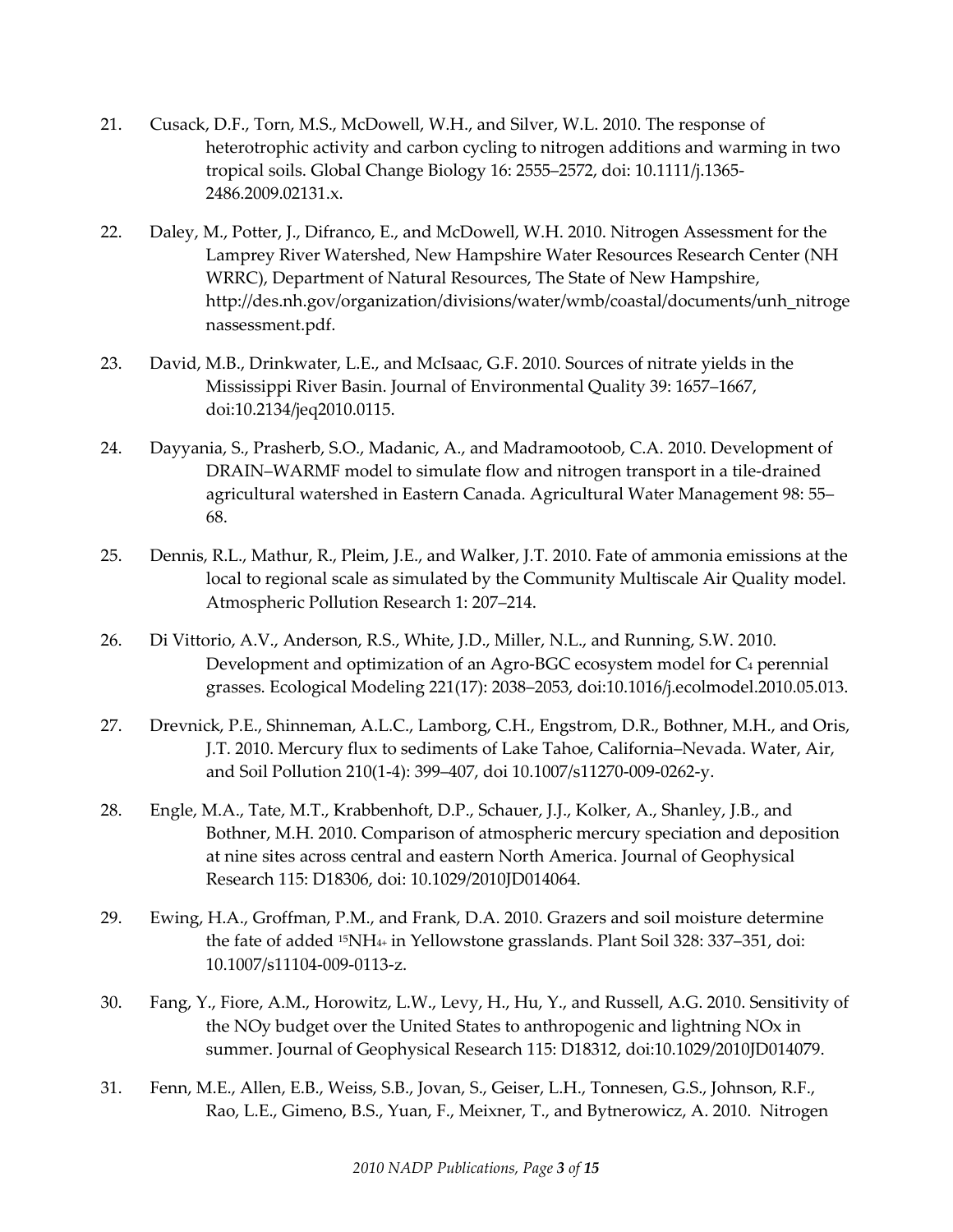critical loads and management alternatives for N-impacted ecosystems in California. Journal of Environmental Management 91: 2404–2423.

- 32. Filippa, G., Freppaz, M., Williams, M.W., and Zanini, E. 2010. Major element chemistry in inner alpine snowpacks (Aosta Valley Region, NW Italy). Cold Regions Science and Technology 64(2): 158–166, doi:10.1016/j.coldregions.2010.07.005.
- 33. Florida, State of. 2010. Site-Specific Information in Support of Establishing Numeric Nutrient Criteria for Choctawhatchee Bay. Florida Department of Environmental Protection, Tallahassee, FL 32399.
- 34. Florida, State of. 2010. Site-Specific Information in Support of Establishing Numeric Nutrient Criteria in Ochlockonee Bay. Division of Environmental Assessment and Restoration, Florida Department of Environmental Protection, Tallahassee, FL 32399.
- 35. Florida, State of. 2010. Site-Specific Information in Support of Establishing Numeric Nutrient Criteria for the Springs Coast, Florida. Department of Environmental Protection, Tallahassee, FL 32399, http://www.dep.state.fl.us/water/wqssp/nutrients/docs/estuarine/pinellaspark/sprin gs\_coast\_082010.pdf.
- 36. Florida, State of. 2010. Site-Specific Information in Support of Establishing Numeric Nutrient Criteria for St. Joseph Bay. Division of Environmental Assessment and Restoration, Florida Department of Environmental Protection, Tallahassee, FL 32399, http://www.dep.state.fl.us/water/wqssp/nutrients/docs/estuarine/tallahassee/st\_joe\_ bay\_081310.pdf.
- 37. Follstad Shaw, J.J., Harner, M.J., and Tibbets, T.M. 2010. Elaeagnus angustifolia elevates soil inorganic nitrogen pools in riparian ecosystems. Ecosystems 13: 46–61, doi: 10.1007/s10021-009-9299-4.
- 38. Fu, X., Feng, X., Zhu, W., Rothenberg, S., Yao, H., and Zhang, H. 2010. Elevated atmospheric deposition and dynamics of mercury in a remote upland forest of southwestern China. Environmental Pollution 158(6): 2324–2333, doi: 10.1016/j.envpol.2010.01.032.
- 39. Gaddis, E. and Voinov, A. 2010. Spatially explicit modeling of land use specific phosphorus transport pathways to improve TMDL load estimates and implementation planning. Water Resources Management 24: 1621–1644, doi: 10.1007/s11269-009-9517-z.
- 40. Gahl, M.K. and Calhoun, A.J.K. 2010. The role of multiple stressors in ranavirus-caused amphibian mortalities in Acadia National Park wetlands. [Canadian Journal of](http://ilurbana.library.ingentaconnect.com/content/nrc/cjz)  [Zoology](http://ilurbana.library.ingentaconnect.com/content/nrc/cjz) 88: 108–121.
- 41. Garvey, J., Ickes, B., and Zigler, S. 2010. Challenges in merging fisheries research and management: The Upper Mississippi River experience. Hydrobiologia 640: 125–144, doi: 10.1007/s10750-009-0061-x.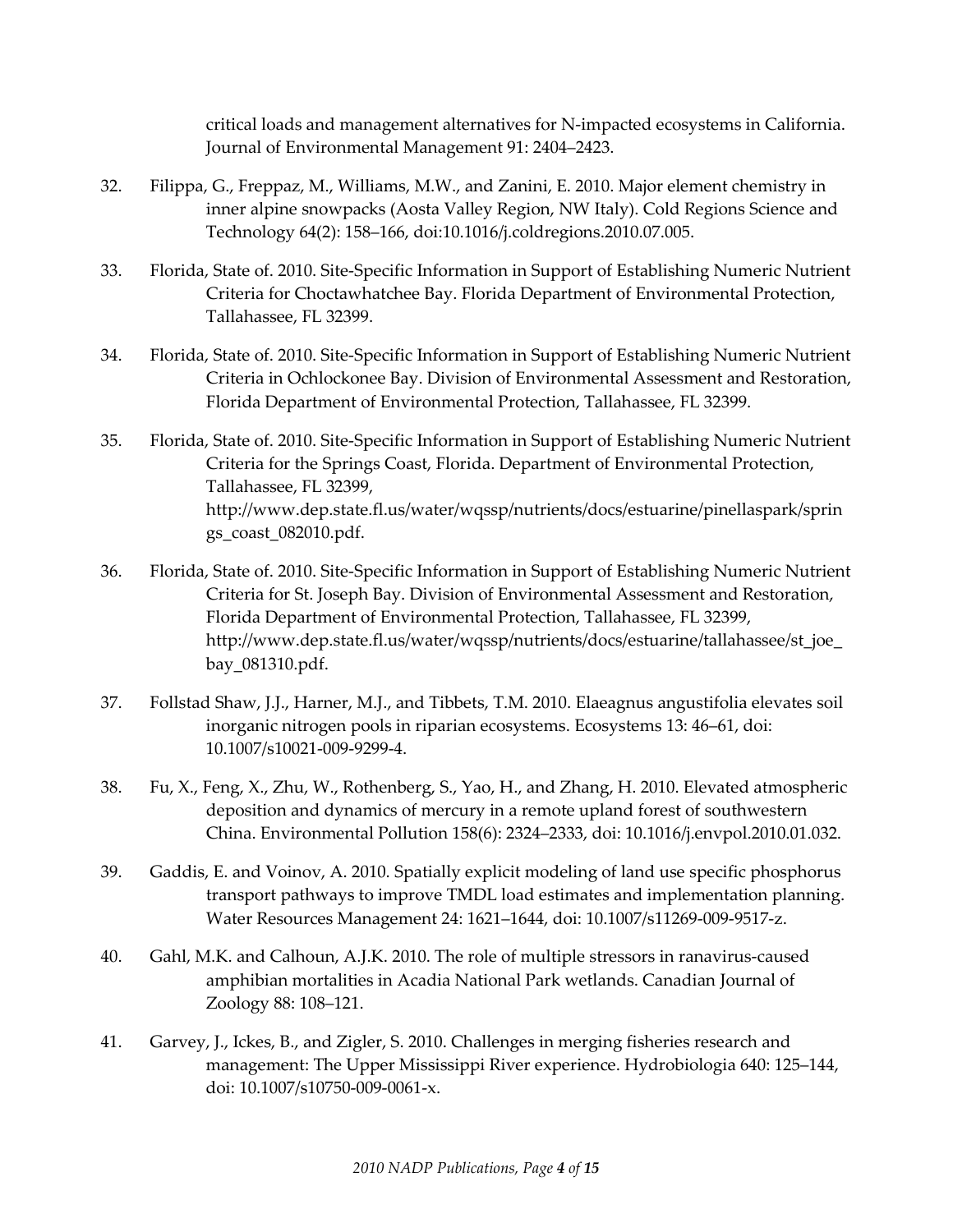- 42. Geiser, L.H., Jovan, S.E., Glavich, D.A., and Porter, M.K. 2010. Lichen-based critical loads for atmospheric nitrogen deposition in Western Oregon and Washington Forests, USA. Environmental Pollution 158(7): 2412–2421, doi: 10.1016/j.envpol.2010.04.001.
- 43. Gil, I.S., White, M., Melendez, E., and Vanderbilt, K. 2010. Case studies of ecological integrative information systems: The Luquillo and Sevilleta Information Management Systems. [Communications](http://www.springerlink.com/content/1865-0929/) in Computer and Information Science 108: 18–35, doi: 10.1007/978-3-642-16552-8\_3.
- 44. Gilbert, D., Wieckowicz, R., Kang, W.-J., Wilcox, E.G., and Ralys, B. 2010. TMDLs for Munson Slough WBID 807D (Dissolved Oxygen), Lake Munson WBID 807C [Dissolved Oxygen, Nutrients (Trophic State Index), and Turbidity] and Munson Slough Below Lake Munson WBID 807 (Dissolved Oxygen and Un-ionized ammonia). Florida Department of Environmental Protection, 136 pp.
- 45. Godsey, S.E., Aas, W., Clair, T.A., deWit, H.A., Fernandez, I.J., Kahl, J.S., Malcolm, I.A., Neal, C., Neal, M., Nelson, S.J., Norton, S.A., Palucias, M.C., Skjelkvale, B.L., Soulsby, C., Tetzlaff, D., and Kirchner, J.W. 2010. Generality of fractal 1/f scaling in catchment tracer time series, and its implications for catchment travel time distributions. Hydrologic Processes 24: 1660–1671.
- 46. Goel, A., McConnell, L.L., Torrents, A., Kuang, Z., Hapeman, C.J., Merritt, D.W., Alexander, S.T., Scudlark, J.R., and Scarborough, R. 2010. Environmental factors affecting the levels of legacy pesticides in the airshed of Delaware and Chesapeake Bays, USA. Environmental Toxicology and Chemistry 29: 1893–1906, doi: 10.1002/etc.243.
- 47. Goodman, K.J. 2010. The effect of in-line lakes on dissolved organic matter dynamics in mountain streams. All Graduate Theses and Dissertations, Paper 702, [http://digitalcommons.usu.edu/etd/702.](http://digitalcommons.usu.edu/etd/702)
- 48. Goodman, K. J., Baker, M.A., and Wurtsbaugh, W.A. 2010. Mountain lakes increase organic matter decomposition rates in streams. Journal of the North American Benthological Society 29(2): 521–529, doi: 10.1899/09-070.1.
- 49. Gratz, L.E. 2010. Identification of atmospheric mercury sources and transport pathways on local and regional scales. A dissertation submitted in partial fulfillment of the requirements for the degree of Doctor of Philosophy, University of Michigan.
- 50. Greenquist, M.A., Schwarz, A.K., Klopfenstein, T.J., Schacht, W.H., Erickson, G.E., Vander Pol, K.J., Luebbe, M.K., Brink, K.R., and Baleseng, L.B. 2010. Effects of nitrogen fertilization and dried distillers grains supplementation: Nitrogen use efficiency. Journal of Animal Science, online publication, doi:10.2527/jas.2010-2902.
- 51. Grenon, J., Svalberg, T., Porwoll, T., and Story, M. 2010. Lake and Bulk Sampling Chemistry, NADP, and IMPROVE Air Quality Data Analysis on the Bridger-Teton National Forest (USFS Region 4). Gen. Tech. Rep. RMRS-GTR-248WWW. Fort Collins, CO: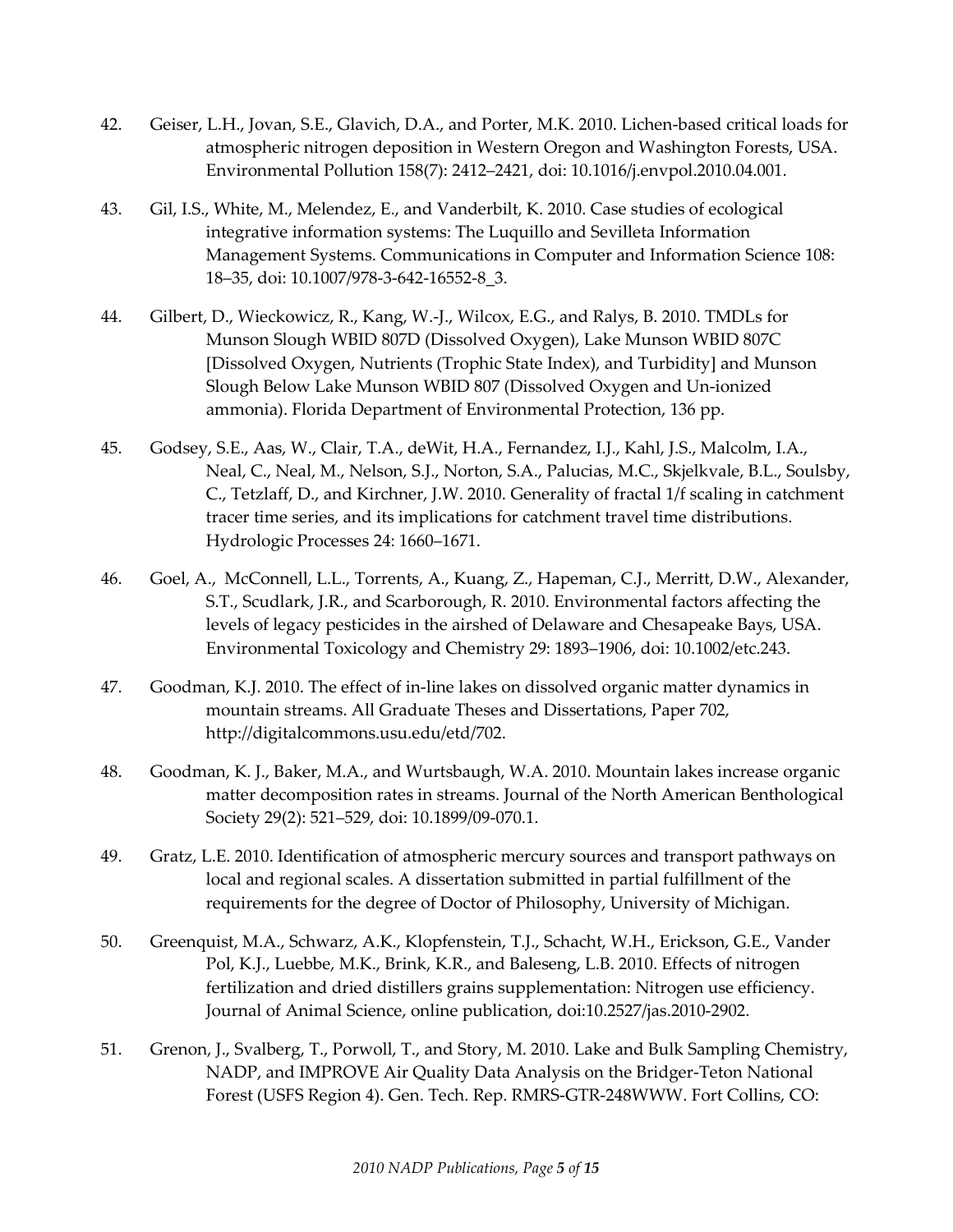U.S. Department of Agriculture, Forest Service, Rocky Mountain Research Station, 44 pp.

- 52. Gustin, M. and Jaffe, D. 2010. Reducing the uncertainty in measurement and understanding of mercury in the atmosphere. Environmental Science & Technology 44(7): 2222– 2227.
- 53. Hill, B.H., Elonen, C.M., Jicha, T.M., Bolgrien, D.W., and Moffett, M.F. 2010. Sediment microbial enzyme activity as an indicator of nutrient limitation in the great rivers of the Upper Mississippi River basin. Biogeochemistry 97(2-3): 195–209, doi: 10.1007/s10533-009-9366-0.
- 54. Hill, J. Jaron, Chumchal, M.M., Drenner, R.W., Pinder, J.E., and Drenner, S.M. 2010. Use of preserved museum fish to evaluate historical and current mercury contamination in fish from two rivers in Oklahoma, USA. Environmental Monitoring and Assessment 161(1-4): 509–516, doi: 10.1007/s10661-009-0764-5.
- 55. Hirmas, D.R., Amrhein, C., and Graham, R.C. 2010. Spatial and process-based modeling of soil inorganic carbon storage in an arid piedmont. Geoderma 154: 486–494, doi: 10.1016/j.geoderma.2009.05.005.
- 56. Huijnen, V., Williams, J.E., van Weele, M., van Noije, T.P.C., Krol, M.C., Dentener, F., Segers, A., Houweling, S., Peters, W., de Laat, A.T.J., Boersma, K.F., Bergamaschi, P., van Velthoven, P.F.J., Le Sager, P., Eskes, H.J., Alkemade, F., Scheele, M.P., N'ed'elec, P., and P'atz, H.-W. 2010. The global chemistry transport model TM5: Description and evaluation of the tropospheric chemistry version 3.0. Geosciences Model Development Discussion 3: 1009–1087, www.geosci-model-devdiscuss.net/3/1009/2010/, doi:10.5194/gmdd-3-1009-2010.
- 57. International Maritime Organization Marine Environment Protection Committee. 2010. Designation of an Emission Control Area for Nitrogen Oxides, Sulphur Oxides and Particulate Matter. Interpretations of and Amendments to MARPOL and Related Instruments (61st Session, Agenda Item 7, (MEPC 61/INF.9, 25 June, 2010), 57 pp.
- 58. Jardine, T.D. and Bunn, S.E. 2010. Northern Australia, whither the mercury? Marine and Freshwater Research 61(4): 451–463, doi:10.1071/MF09126.
- 59. Jin, L., Siegel, D.I., Lautz, L.K., Mitchell, M.J., Dahms, D.E., and Mayer, B. 2010. Calcite precipitation driven by the common ion effect during groundwater–surface-water mixing: A potentially common process in streams with geologic settings containing gypsum. Geological Society of America Bulletin 122(7-8): 1027–1038, doi: 10.1130/B30011.1.
- 60. Jonson, J.E., Travnikov, O. (eds.) 2010. Joint MSC-W/MSC-E Report EMEP/MSC-W Technical Report 1/2010: Development of the EMEP global modeling framework: Progress report. http://emep.int/publ/reports/2010/emep\_technical\_1\_2010.pdf.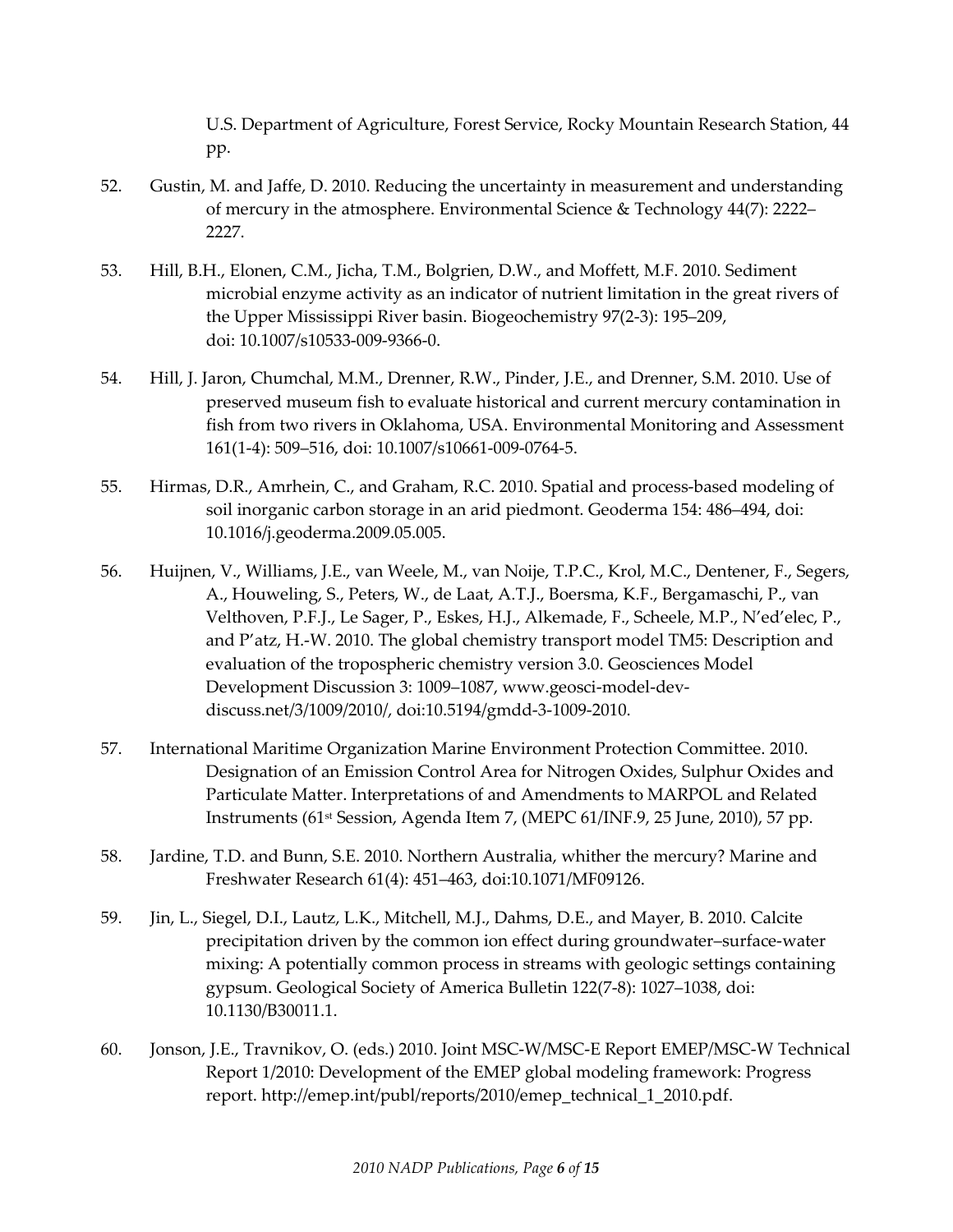- 61. Kelly, C.N. 2010. Carbon and nitrogen cycling in watersheds of contrasting vegetation types in the Fernow Experimental Forest, West Virginia. Dissertation submitted for partial fulfillment of the Doctor of Philosophy degree, Virginia Polytechnic Institute and State University.
- 62. Kendall, C., Young, M.B., and Silva, S.R. 2010. Applications of stable isotopes for regional to national-scale water quality and environmental monitoring programs. Chapter 5 in Isoscapes: Understanding movement, pattern, and process on earth through isotope mapping, J.B. West et al. (eds.), doi 10.1007/978-90-481-3354-3\_5.
- 63. King County. 2010. Initial Assessment of Nutrient Loading to Quartermaster Harbor. Prepared by Curtis DeGasperi, Water and Land Recourses Division, Seattle Washington.
- 64. Kolka, R.K., Giardina, C.P., McClure, J.D., Mayer, A., and Jurgensen, M.F. 2010. Partitioning hydrologic contributions to an 'old-growth' riparian area in the Huron Mountains of Michigan, USA. Ecohydrology 3: 315–324, doi: 10.1002/eco.112.
- 65. Kolker, A., Olson, M.L., Krabbenhoft, D.P., Tate, M.T., and Engle, M.A. 2010. Patterns of mercury dispersion from local and regional emission sources, rural Central Wisconsin, USA. Atmospheric Chemistry & Physics Discussion 10: 1823–1846, www.atmos-chem-phys-discuss.net/10/1823/2010/.
- 66. Krzyzanowski, J. 2010. Review and Identification of Research Needs to Address Key Issues Related to Reactive Nitrogen (RN) Deposition and Eutrophication in a Canadian Context (Final Report). Prepared for: Acid Rain Task Group, Canadian Council of Ministers of the Environment, PN 1450.
- 67. Lambert, W.J. and Aharon, P. 2010. Oxygen and hydrogen isotopes of rainfall and dripwater at DeSoto Caverns (Alabama, USA): Key to understanding past variability of moisture transport from the Gulf of Mexico. Geochimica et Cosmochimica Acta 74: 846–861, doi:10.1016/j.gca.2009.10.043.
- 68. Landing, W.M., Caffrey, J.M., Nolek, S.D., Gosnell, K.J., and Parker, W.C. 2010. Atmospheric wet deposition of mercury and other trace elements in Pensacola, Florida. Atmospheric Chemistry and Physics 10: 4867–4877, doi: 10.5194/acp-10-4867-2010.
- 69. Laudon, H. and Norton, S.A. 2010. Drivers and evolution of episodic acidification at the Bear Brook Watershed in Maine, USA. Environmental Monitoring and Assessment, published online, doi: 10.1007/s10661-010-1526-0.
- 70. Li, H., Sivapalan, M., Tian, F., and Liu, D. 2010. Water and nutrient balances in a large tiledrained agricultural catchment: A distributed modeling study. Hydrological Earth Systems Science Discussion 7: 3931–3976, www.hydrol-earth-syst-scidiscuss.net/7/3931/2010/, doi:10.5194/hessd-7-3931-2010.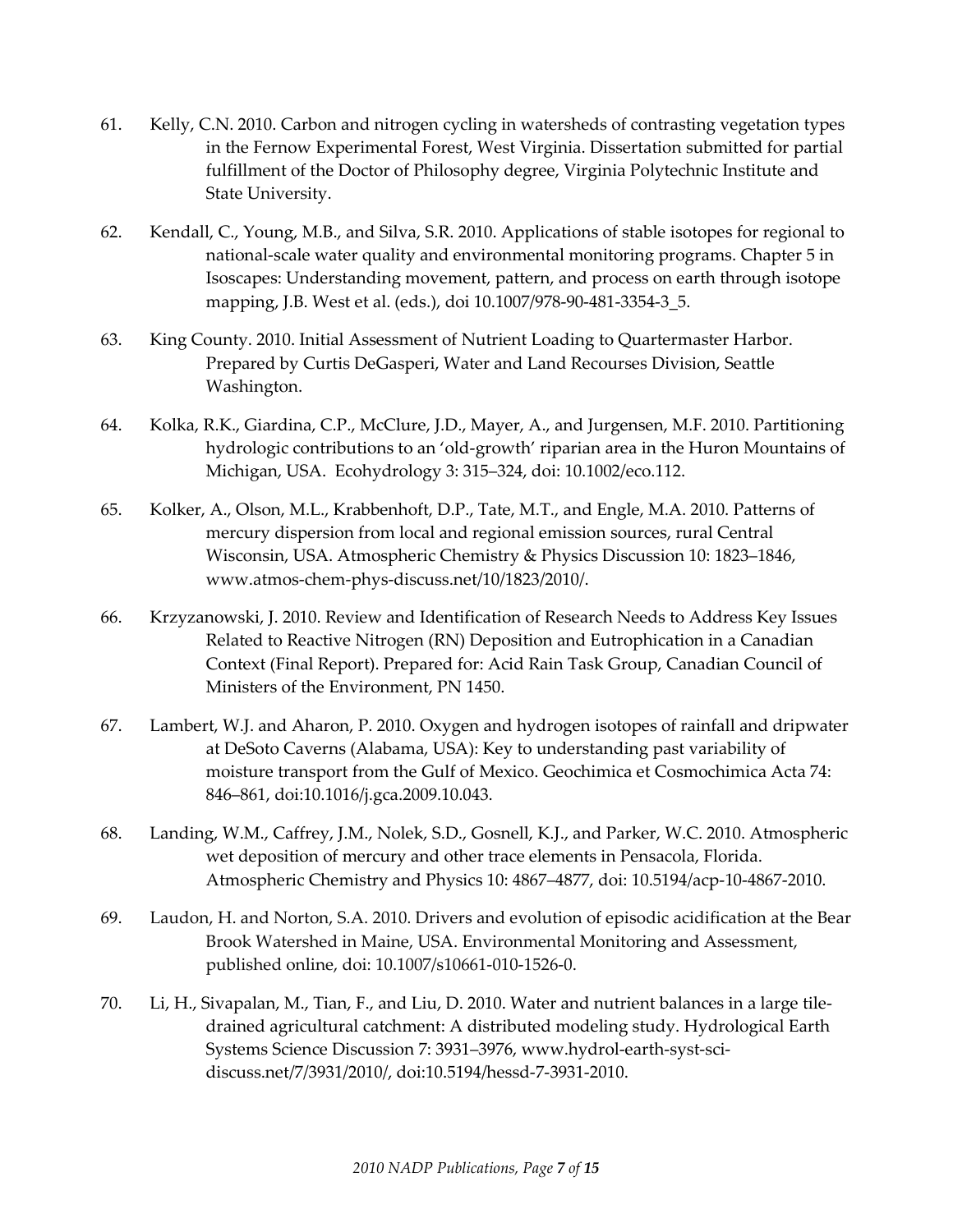- 71. Liu, X.-H., Zhang, Y., Olsen, K.M., Wang, W.-X., Do, A.B., and Bridgers, G.M. 2010. Responses of future air quality to emission controls over North Carolina, Part I: Model evaluation for current-year simulations. Atmospheric Environment 44(10): 2443–2456, doi:10.1016/j.atmosenv.2010.04.002.
- 72. Lloyd, P.J. 2010. Changes in the wet precipitation of sodium and chloride over the continental United States, 1984-2006. Atmospheric Environment 44(26): 3196–3206, doi: 10.1016/j.atmosenv.2010.05.016.
- 73. Luyssaert, S., Ciais, P., Piao, S.L., Schulze, E.D., Jung, M., Zaehle, S., Schelhaas, M.J., Reichstein, M., Churkin, G., Papale, D., Abril, G., Beer, C., Grace, J., Lous Tau, D., Matteucci, G., Magnani, F., Nabuurs, G.J., Verbeeck, H., Sulkava, M., van der Werf, G.R., Janssens, I.A., and members of the Carboeurope-IP Synthesis Team, 2010. The European carbon balance. Part 3: forests. Global Change Biology 16: 1429–1450, doi: 10.1111/j.1365-2486.2009.02056.x.
- 74. Lyman, S.N., Gustin, M.S., and Prestbo, E.M. 2010. A passive sampler for ambient gaseous oxidized mercury concentrations. Atmospheric Environment 44: 246–252.
- 75. Maryland, State of. 2010. Total Maximum Daily Load of Mercury for Watersheds Draining to Millington Wildlife Management Area Ponds. Maryland, Department of Environment, Baltimore, MD 21230, http://www.mde.state.md.us/assets/document/Millington\_WMA\_Hg\_081910\_PCdra ft.pdf.
- 76. Maryland, State of. 2010. Watershed Report for Biological Impairment of the Deep Creek Lake Watershed in Garrett County, Maryland: Biological Stressor Identification Analysis Results and Interpretation. Department of the Environment, July 2010, 28pp.
- 77. Mast, A.M., Manthorne, D.J., and Roth, D.A. 2010. Historical deposition of mercury and selected trace elements to high-elevation National Parks in the Western U.S. inferred from lake-sediment cores. Atmospheric Environment 44: 2577–2586.
- 78. McLauchlan, K.K., Ferguson, C.J., Wilson, I.E., Ocheltree, T.W., and Craine, J.M. 2010. Thirteen decades of foliar isotopes indicate declining nitrogen availability in central North American grasslands. New Phytologist Special Issue 187(4): 1135–1145, doi: 10.1111/j.1469-8137.2010.03322.x.
- 79. McMahon, S.M., Parker, G.G., and Miller, D.R. 2010. Evidence for a recent increase in forest growth. Proceedings of the National Academy of Sciences 107(8): 3611–3615, www.pnas.org/cgi/doi/10.1073/pnas.0912376107.
- 80. Moravec, B.G., Keller, C.K., Smith, J.L., Allen-King, R.M., Goodwin, A.J., Fairley, J.P., and Larson, P.B. 2010. Oxygen-18 dynamics in precipitation and streamflow in a semiarid agricultural watershed, Eastern Washington, USA. Hydrologic Processes 24: 446–460.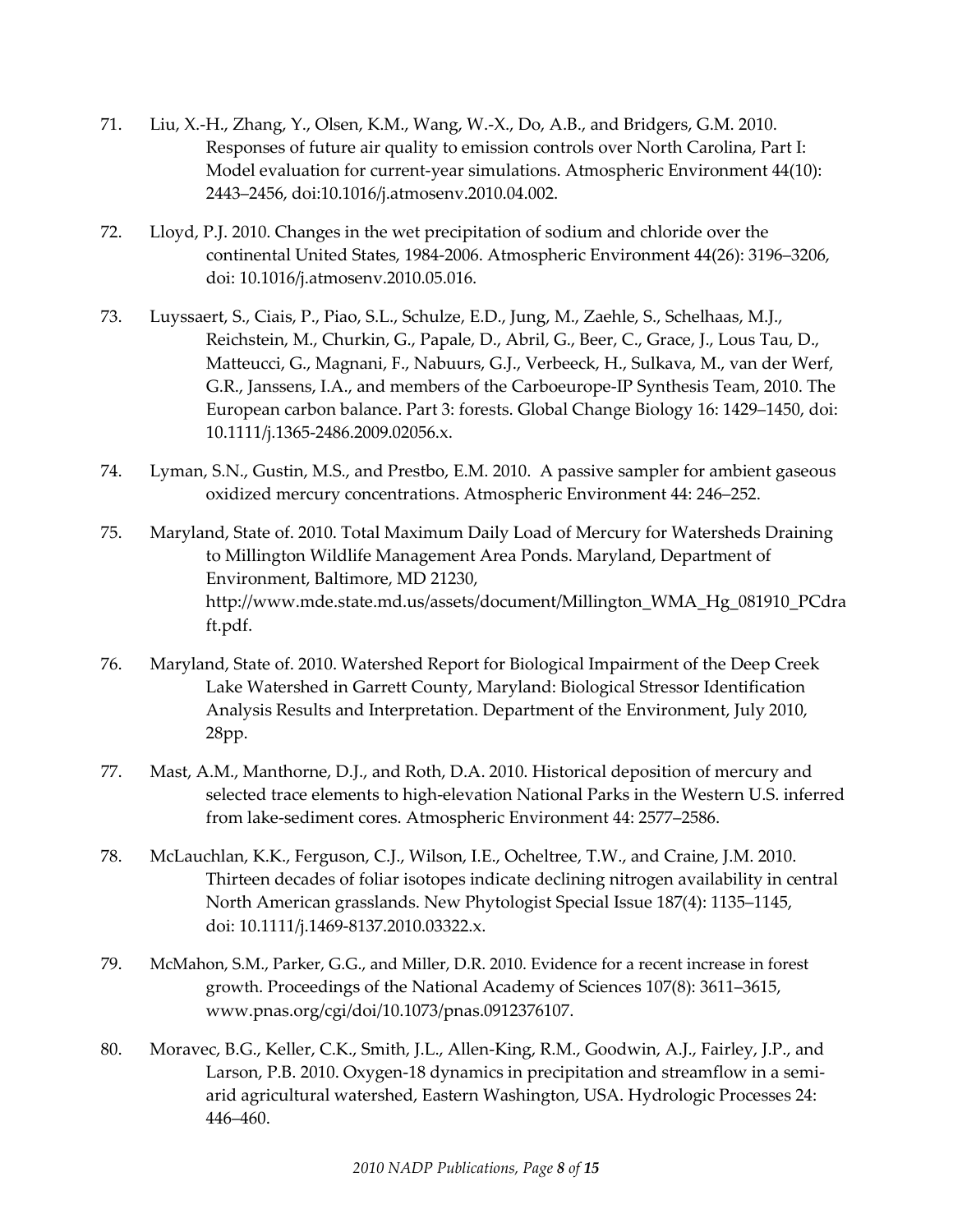- 81. Naik, A. 2010. Trace metal fluxes in southwest Ohio watersheds. A thesis submitted for the degree of Master of Science, Wright State University.
- 82. National Park Service, Air Resources Division. 2010. Air Quality in National Parks: 2009 Annual Performance and Progress Report. Natural Resource Report NPS/NRPC/ARD/NRR— 2010/266. National Park Service, Denver, Colorado.
- 83. National Park Service, Environmental Protection Agency, and Colorado Department of Public Health and Environment. 2010. Rocky Mountain National Park Initiative Nitrogen Deposition Reduction Contingency Plan. <http://www.cdphe.state.co.us/ap/rmnp/RMNPContingencyPlanFinal.pdf>
- 84. National Park Service. 2010. Final Environmental Impact Statement: Jackson Hole Airport Agreement Extension, Grand Teton National Park. U.S. Department of the Interior, National Park Service.
- 85. Navratil, T., Norton, S.A., Fernandez, I.J., and Nelson, S.J. 2010. Twenty-year inter-annual trends and seasonal variations in precipitation and stream water chemistry at the Bear Brook Watershed in Maine, USA. Environmental Monitoring and Assessment, online publication, 23 pp., doi: 10.1007/s10661-010-1527-z.
- 86. Nelson, S.J., Fernandez, I.J., Kahl, J.S., 2010. Mercury concentration and deposition in snow in eastern temperate North America. Hydrological Processes 24: 1971-1980.
- 87. North Carolina, State of. 2010. 2006 Ambient Air Quality Report. Department of Environment and Natural Resources, Division of Air Quality.
- 88. North Carolina, State of. 2010. 2005 Ambient Air Quality Report. Department of Environment and Natural Resources, Division of Air Quality.
- 89. Norton, S.A., Fernandez, I.J., Kahl, J.S., Rustad, L.E., Navratil, T., and Almquist, H. 2010. The evolution of the science of Bear Brook Watershed in Maine, USA. Environmental Monitoring and Assess 171: 3–21, doi: 10.1007/s10661-010-1528-y.
- 90. O'Driscoll, M.A. and DeWalle, D.R. 2010. Seeps regulate stream nitrate concentration in a forested Appalachian catchment. Journal Environmental Quality 39: 420–431, doi: 10.2134/jeq2009.0083.
- 91. Padgett, P.E. 2010. The effect of ambient ozone and humidity on the performance of nylon and Teflon filters used in ambient air monitoring filterpack systems. Atmospheric Pollution Research 1: 23–29.
- 92. Pan, L., Lin, C.-J., Carmichael, G.R., Streets, D.G., Tang, Y., Woo, J.H., Shetty, S.K., Chu, H.- W., Ho, T.C., Friedli, H.R., and Feng, X. 2010. Study of atmospheric mercury budget in East Asia using STEM-Hg modeling system. Science of The Total Environment 408(16): 3277–3291, doi: 10.1016/j.scitotenv.2010.04.039.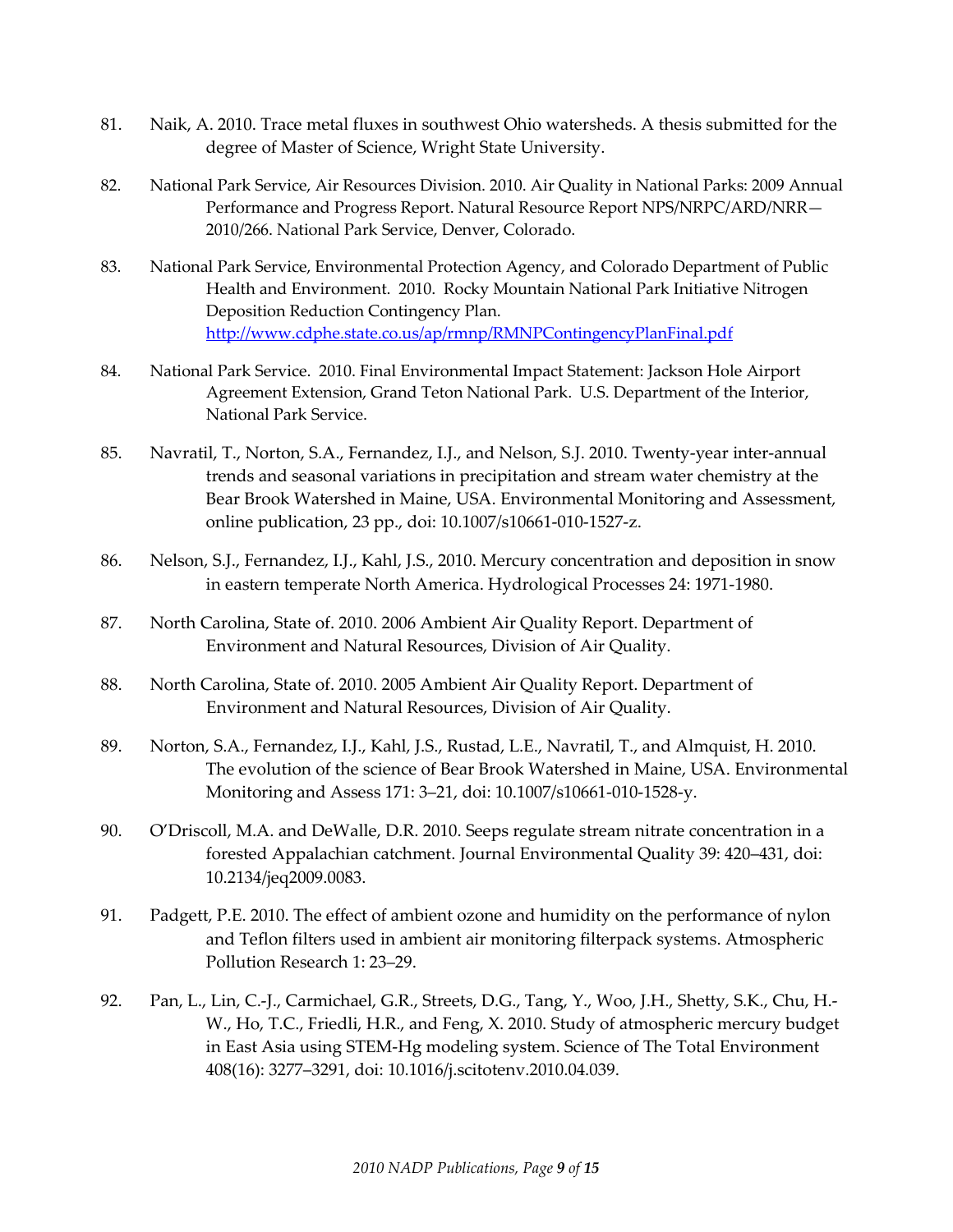- 93. Parman, J.N. 2010. Climatological and elevational controls on organic and inorganic nutrients in stream waters, Boulder Creek watershed, Colorado Front Range. A master's thesis submitted to the University of Colorado.
- 94. Parsons, M.J., Long, D.T., and Yohn, S.S. 2010. Assessing the natural recovery of a lake contaminated with Hg using estimated recovery rates determined by sediment chronologies. Applied Geochemistry 25: 1676–1687.
- 95. Peters, D.P.C. 2010. Accessible ecology: Synthesis of the long, deep, and broad. Trends in Ecology & Evolution 25(10): 592–601, doi: 10.1016/j.tree.2010.07.005.
- 96. Ponette-González, A.G., Weathers, K.C., and Curran, L.M. 2010. Tropical land-cover change alters biogeochemical inputs to ecosystems in a Mexican montane landscape. Ecological Applications 20:1820–1837, doi:10.1890/09-1125.1.
- 97. Pouyat, R.V., Weathers, K.C., Haeuber, R., Lovett, G.M., Bartuska, A., Christenson, L., Davis, J.L.D., Findlay, S.E.G., Menninger, H., Rosi-Marshall, E., Stine, P., and Lymn, N. 2010. The role of federal agencies in the application of scientific knowledge. Frontiers in Ecology and the Environment 8: 322–328, doi:10.1890/090180.
- 98. Prospero, J M., Landing, W.M., and Schulz, M. 2010. African dust deposition to Florida: Temporal and spatial variability and comparisons to models. Journal of Geophysical Research 115: D13304, doi:10.1029/2009JD012773.
- 99. Reese, E. 2010. Comparison of agricultural area source ammonia gas concentration and flux measurements. All Graduate Theses and Dissertations, Paper 543, <http://digitalcommons.usu.edu/etd/543>.
- 100. Ren, X., Gao, H., Zhou, X., Crounse, J.D., Wennberg, P.O., Browne, E.C., LaFranchi, B.W., Cohen, R.C., McKay, M., Goldstein, A.H., and Mao, J. 2010. Measurement of atmospheric nitrous acid at Blodgett Forest during BEARPEX2007. Atmospheric Chemistry and Physics Discussion 10: 7383–7419, www.atmos-chem-physdiscuss.net/10/7383/2010/.
- 101. Richardson, B., Richardson, M., González, G., Shiels, A., and Srivastava, D. 2010. A canopy trimming experiment in Puerto Rico: The response of litter invertebrate communities to canopy loss and debris deposition in a tropical forest subject to hurricanes. Ecosystems 13(2): 286–301, doi: 10.1007/s10021-010-9317-6.
- 102. Risch, M.R., Baker, N.T., Fowler, K.K., Egler, A.L., and Lampe, D.C. 2010. Mercury in Indiana Watersheds: Retrospective for 2001-2006. U.S. Geological Survey Professional Paper 1780, 66 pp.
- 103. Rothenberg, S.E., McKee, L., Gilbreath, A., Yee, D., Conner, M., and Fu, X. 2010. Wet deposition of mercury within the vicinity of a cement plant before and during cement plant maintenance. Atmospheric Environment 44(10): 1255–1262, doi: 10.1016/j.atmosenv.2009.12.033.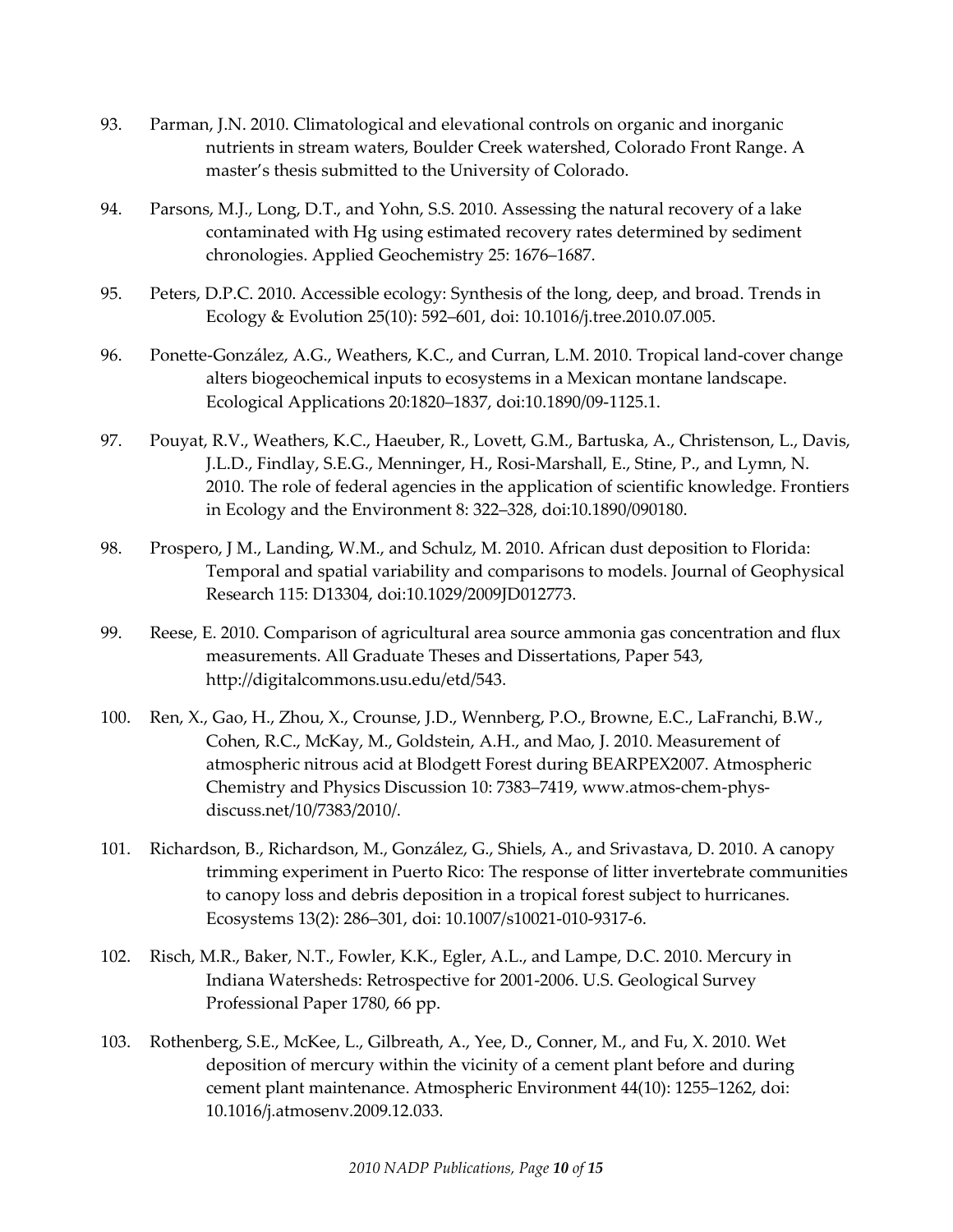- 104. Rygiwicz, P.T., Monleon, V.J., Ingham, E.R., Martin, K.J., and Johnson, M.G. 2010. Soil life in reconstructed ecosystems: Initial soil food web responses after rebuilding a forest soil profile for a climate change experiment. Applied Soil Ecology 45: 26–38.
- 105. Sahu, S.K., Gelfand, A.E., and Holland, D.M. 2010. Fusing point and areal level space–time data with application to wet deposition. Journal of the Royal Statistical Society Series C (Applied Statistics) 59(1): 77–103, doi: 10.1111/j.1467-9876.2009.00685.x.
- 106. Sanei, H., Goodarzi, F., and Outridge, P.M. 2010. Spatial distribution of mercury and other trace elements in recent lake sediments from central Alberta, Canada: An assessment of the regional impact of coal-fired power plants. International Journal of Coal Geology 82(1-2): 105–115, ISSN doi: 10.1016/j.coal.2010.01.010.
- 107. Sanei, H., Outridge, P.M., Goodarzi, F., Wang, F., Armstrong, D., Warren, K., and Fishback, L. 2010. Wet deposition mercury fluxes in the Canadian sub-Arctic and southern Alberta, measured using an automated precipitation collector adapted to cold regions. Atmospheric Environment 44(13): 1672–1681, doi: 10.1016/j.atmosenv.2010.01.030.
- 108. Schultheis, E.H., Hopfensperger, K.N., and Brenner, J.C. 2010. Potential impacts of climate change on *Sphagnum* bogs of the Southern Appalachian Mountains. Natural Areas Journal 30(4): 417–424, doi: 10.3375/043.030.0407.
- 109. Seaver, G.A. 2010. Estuary response to an abrupt, large increase in groundwater nitrate input. Applied Geochemistry 25: 1453–1460, doi:10.1016/j.apgeochem.2010.07.003.
- 110. Sherwood, O.A., Lapointe, B.E., Risk, M.J., and Jamieson, R.E. 2010. Nitrogen isotopic records of terrestrial pollution encoded in Floridian and Bahamian Gorgonian corals. Environmental Science & Technology 44(3): 874–880.
- 111. Sigleo, A.C., Frick, W.E., and Prieto, L. 2010. Red Alder (*Alnus rubra*) distribution influences nitrate discharge to coastal estuaries: Comparison of two Oregon watersheds. Northwest Science 84(4): 336–350, doi: 10.3955/046.084.0403.
- 112. Skogen, K.A., Holsinger, K.E., and Cardon, Z.G. 2010. Nitrogen deposition, competition and the decline of a regionally threatened legume, Desmodium cuspidatum. Oecologia, online publication, doi: 10.1007/s00442-010-1818-7.
- 113. Springsteen, A., Loya, W., Liebig, M., and Hendrickson, J. 2010. Soil carbon and nitrogen across a chronosequence of woody plant expansion in North Dakota. Plant Soil 328: 369–379, doi 10.1007/s11104-009-0117-8.
- 114. Sprovieri, E., Pirrone, N., Ebinghaus, R., Kock, H., and Dommergue, A. 2010. Worldwide atmospheric mercury measurements: A review and synthesis of spatial and temporal trends. Atmospheric Chemistry and Physics Discussion 10: 1261–1307, www.atmoschem-phys-discuss.net/10/1261/2010/.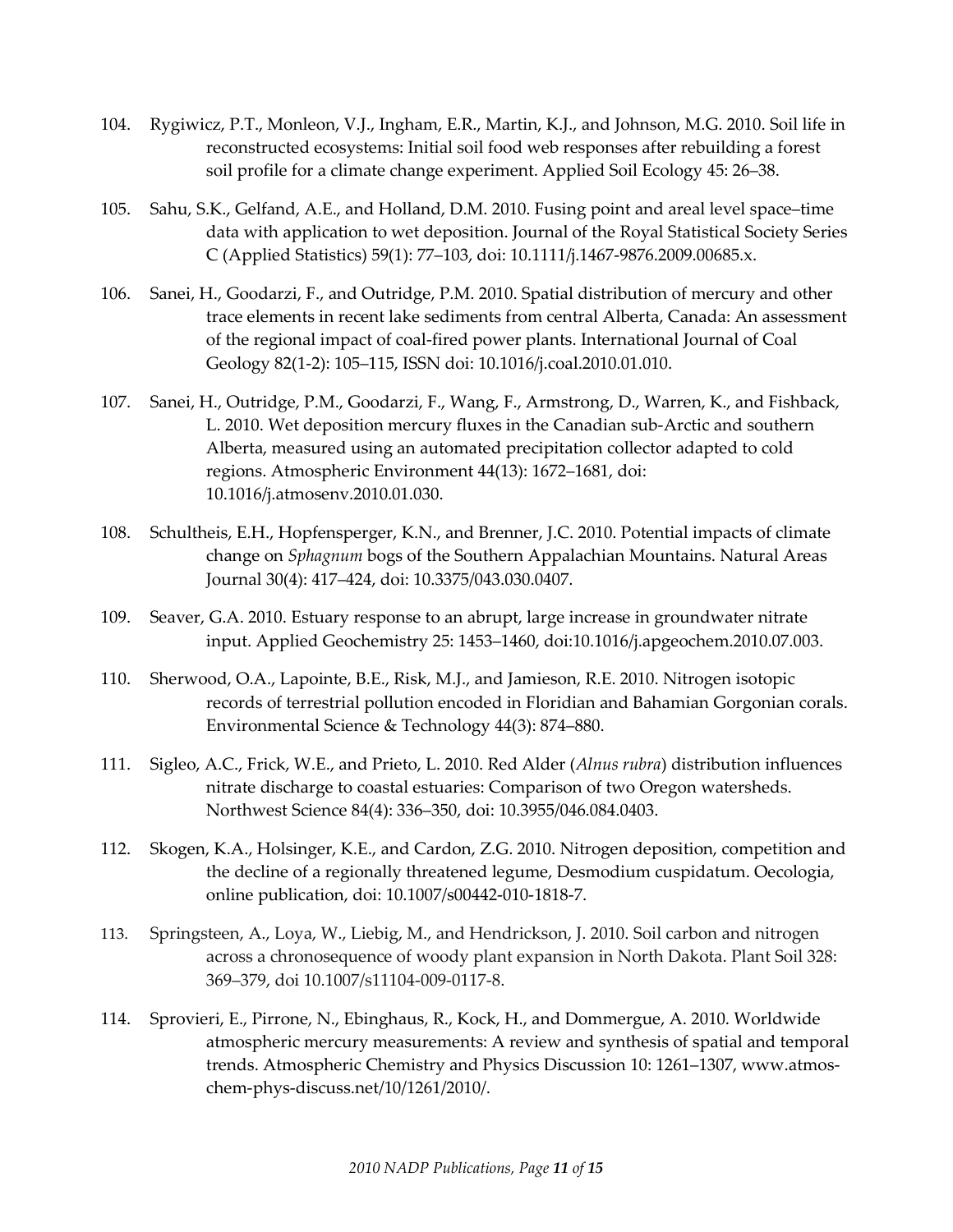- 115. Stevens, C.J. and Tilman, D. 2010. Point source ammonia emissions are having a detrimental impact on prairie vegetation. Water, Air, & Soil Pollution 211(1-4): 435–441, doi: 10.1007/s11270-009-0312-5.
- 116. Stevenson, B.A., Kelly, E.F., McDonald, E.V., Busacca, A.J., and Welker, J.M. 2010. Oxygen isotope ratios in Holocene carbonates across a climatic gradient, eastern Washington State, USA: Evidence for seasonal effects on pedogenic mineral isotopic composition. The Holocene Online, doi:10.1177/0959683609356588.
- 117. Stoleson, S.H., King, D.I., and Tomosy, M. 2010. Avian research on U.S. Forest Service experimental forests and ranges: Emergent themes, opportunities, and challenges, forest ecology and management. In Press, Corrected Proof, doi: 10.1016/j.foreco.2010.07.038, http://www.sciencedirect.com/science/article/B6T6X-50WXY57-3/2/99da408e75b1ca65e6b6571d162ed9a0.
- 118. Stupple, G. 2010. Air mercury speciation, foliar uptake, and wash-off along an urban-rural gradient. A thesis submitted for the degree of Masters of Science, University of Toronto.
- 119. Sunderland, E.M., Dalziel, J., Heyes, A., Branfireun, B., Krabbenhoft, D.P., and Gobas, F.A.P.C. 2010. Response of a macrotidal estuary to changes in anthropogenic mercury loading between 1850 and 2000. Environmental Science and Technology 44: 1698–1704.
- 120. Tabatchnick, M.D. 2010. Mercury speciation in temperate tree foliage, A master's thesis for the degree of Master of Science, Wright State University.
- 121. Thornton, J.A., Kercher, J.P., Riedel, T.P., Wagner, N.L., Cozic, J., Holloway, J.S., Dube, W.P., Wolfe, G.M., Quinn, P.K., Middlebrook, A.M., Alexander, B., and Brown, S.S. 2010. A large atomic chlorine source inferred from mid-continental reactive nitrogen chemistry. Nature 464: 271–274, doi:10.1038/nature08905.
- 122. Tonnessen, K.A. 2010. Protecting wilderness air quality in the United States. In: McCool, D.N., Borrie, S.F., O'Loughlin, W.T. (cmpls.), Wilderness science in a time of change conference—Volume 5: Wilderness Ecosystems, Threats, and Management; 1999 May 23–27; Missoula, MT. Proceedings RMRS-P-15-VOL-5. Ogden, UT: U.S. Department of Agriculture, Forest Service, Rocky Mountain Research Station.
- 123. Tronstad, L.M., Hall, R.O., Koel, T.M., and Gerow, K.G. 2010. Introduced lake trout produced a four-level trophic cascade in Yellowstone Lake. Transactions of the American Fisheries Society 139: 1536–1550, doi: 10.1577/T09-151.1.
- 124. Troxler, T.G. and Childers, D.L. 2010. Biogeochemical contributions of tree islands to everglades wetland landscape nitrogen cycling during seasonal inundation. Ecosystems 13: 75–89, doi: 10.1007/s10021-009-9302-0.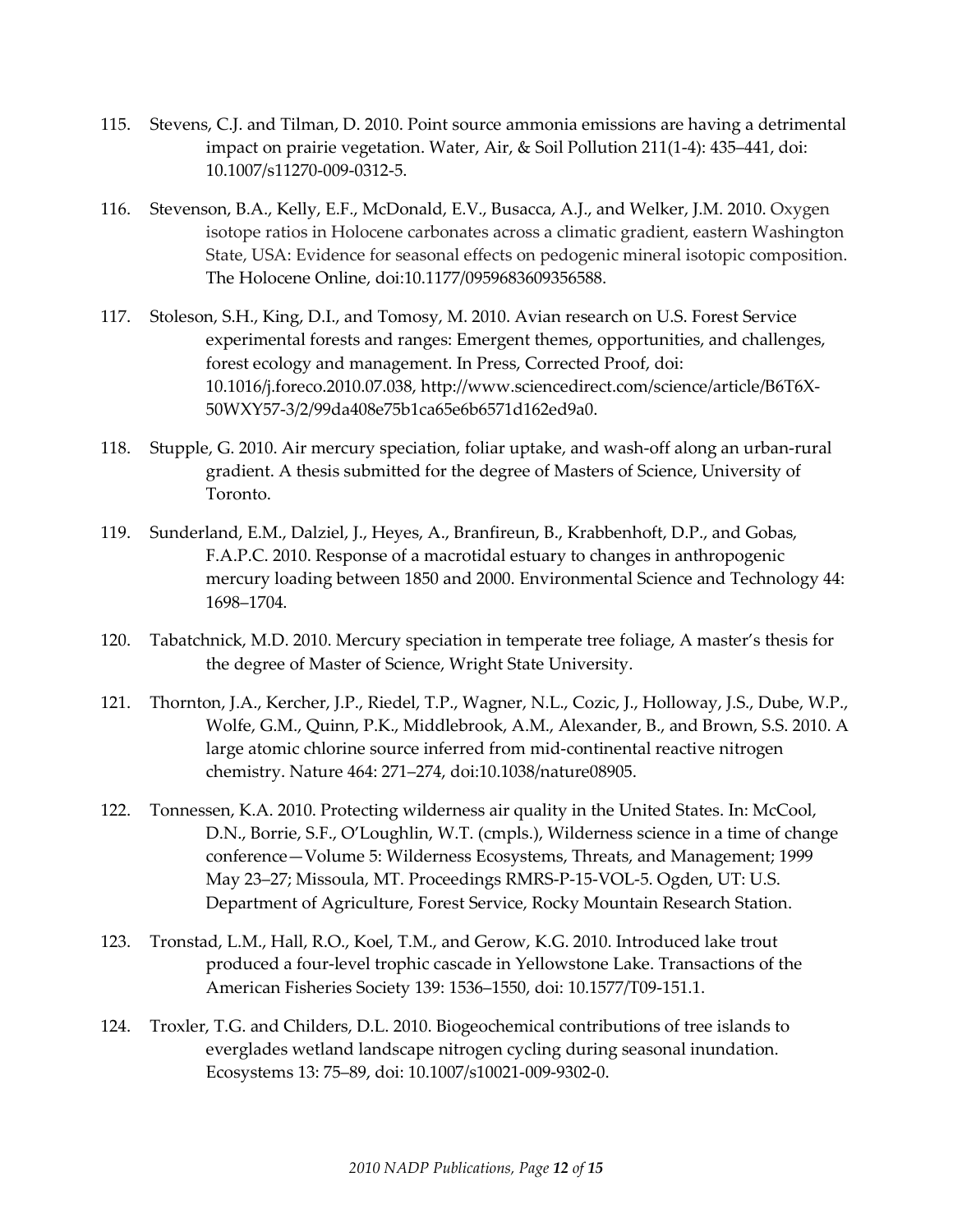- 125. Tucker, W.A. 2010. Final Report: Wekiva River Basin Nitrate Sourcing Study Prepared for: St. Johns River Water Management District, Palatka, Florida 32177 and Florida Department of Environmental Protection.
- 126. Ullman, W.J., Scudlark, J.R., and Volk, J.A. 2010. Standard Operating Procedure for the Calculation of N and P Deposition from the Atmosphere to Waters of Delaware's Inland Bays. Report for the Delaware Department of Natural Resources and Environmental Control, Dover DE 19901, http://www.inlandbays.org/cib\_pm/pdfs/uploads/CIB\_Atmos\_Dep\_SOP\_FINAL.pdf
- 127. United States Department of the Interior, Bureau of Land Management. 2010. Competitive Oil and Gas Lease Sales (WY-080-EA10-22), August and November, 2010. Newcastle Field Office, Newcastle, Wyoming.
- 128. United States Forest Service, National Park Service, and U.S. Fish and Wildlife Service. 2010. Federal land managers' air quality related values work group (FLAG): phase I report revised (2010). Natural Resource Report NPS/NRPC/NRR—2010/232. National Park Service, Denver, Colorado.
- 129. Vachon, R.W., Welker, J.M., White, J.W.C., and Vaughn, B.H. 2010. Monthly precipitation isoscapes (d18O) of the United States: Connections with surface temperatures, moisture source conditions, and air mass trajectories. Journal of Geophysical Research 115: D21126, doi:10.1029/2010JD014105.
- 130. Vadeboncoeur, M.A. 2010. Meta-analysis of fertilization experiments indicates multiple limiting nutrients in northeastern deciduous forests. [Canadian Journal of Forest](http://ilurbana.library.ingentaconnect.com/content/nrc/cjfr;jsessionid=c7yncodtf10h.alexandra)  [Research](http://ilurbana.library.ingentaconnect.com/content/nrc/cjfr;jsessionid=c7yncodtf10h.alexandra) 40: 1766–1780.
- 131. Van Diepen, L.T.A., Lilleskov, E.A., Pregitzer, K.S., and Miller, R.M. 2010. Simulated nitrogen deposition causes a decline of intra- and extra-radical abundance of Arbuscular Mycorrhizal Fungi and Changes in microbial community structure in northern hardwood forests. Ecosystems 13(5): 683–695, doi: 10.1007/s10021-010-9347- 0.
- 132. Van Furl, C., Colman, J.A., and Bothner, M.H. 2010. Mercury sources to Lake Ozette and Lake Dickey: Highly contaminated remote coastal lakes, Washington State, USA. Water, Air & Soil Pollution 208: 275–286, doi: 10.1007/s11270-009-0165-y.
- 133. Van Riper, L.C., Larson, D.L., and Larson, J.L. 2010. Nitrogen-limitation and invasive sweet clover impacts vary between two Great Plains plant communities. Biological Invasions 12(8): 2735–2749, doi: 10.1007/s10530-009-9678-y.
- 134. Vidon, P. and Cuadra, P.E. 2010. Impact of precipitation characteristics on soil hydrology in tile-drained landscapes. Hydrological Processes 24: 1821–1833.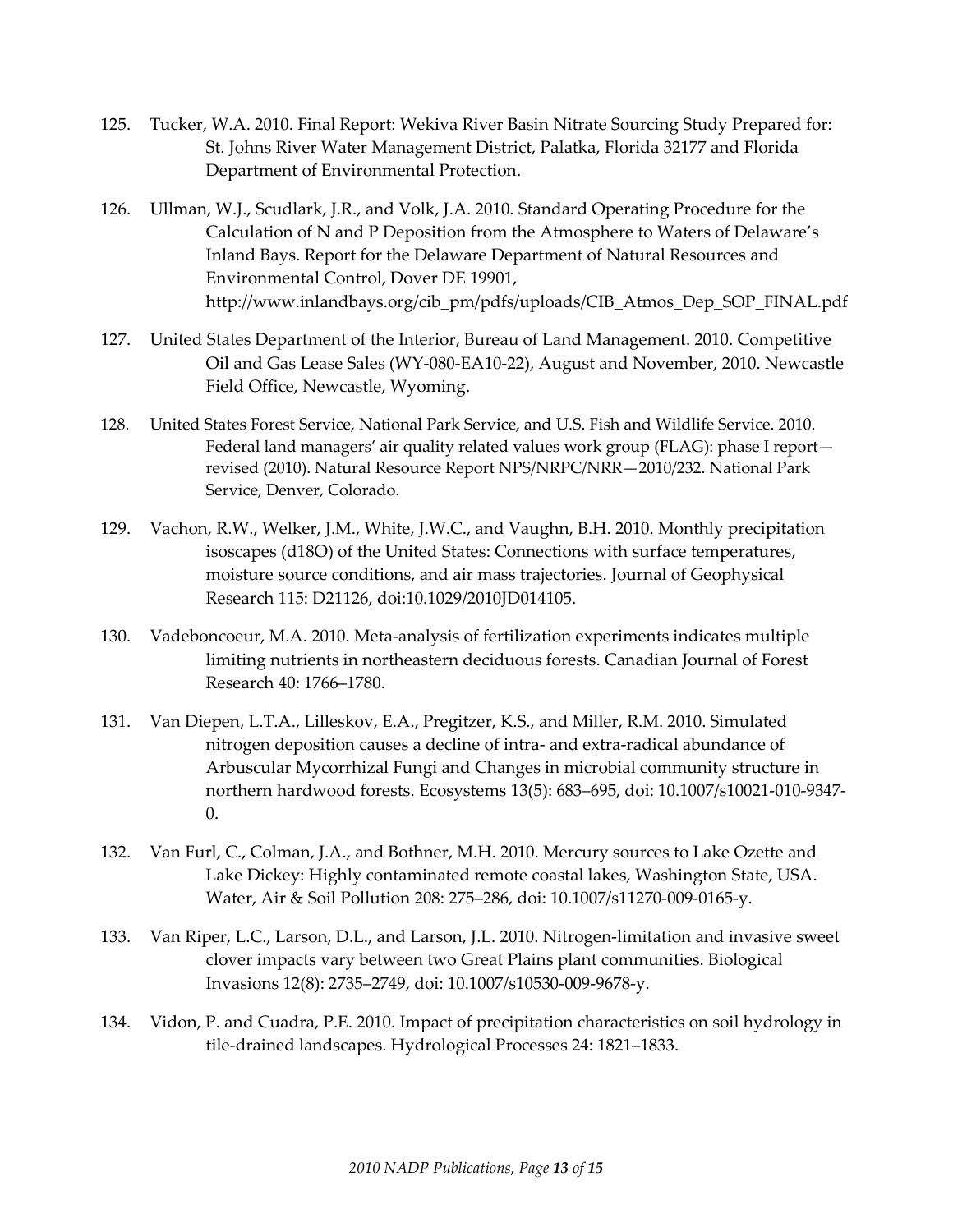- 135. Vijayaraghavan, K., Herr, J., Chen, S.-Y., and Knipping, E. 2010. Linkage between an advanced air quality model and a mechanistic watershed model. Geosciences Model Development Discussion 3: 1503–1548, doi:10.5194/gmdd-3-1503-2010.
- 136. Walters, D.M., Blocksom, K.A., Lazorchak, J.M., Jicha, T., Angradi, T.R., and Bolgrien, D.W. 2010. Mercury contamination in fish in midcontinent great rivers of the United States: Importance of species traits and environmental factors. Environmental Science & Technology 44(8): 2947–2953.
- 137. Ward, D.M., Nislow, K.H., Chen, C.Y., and Foltt, C.L. 2010. Rapid, efficient growth reduces mercury concentrations in stream-dwelling Atlantic salmon. Transactions of the American Fisheries Society 139: 1–10, doi: 10.1577/T09-032.1.
- 138. Weand, M.P., Arthur, M.A., Lovett, G.M., McCulley, R.L., and Weathers, K.C. 2010. Effects of tree species and N additions on forest floor microbial communities and extracellular enzyme activities. Soil Biology & Biochemistry 42: 2161–2173.
- 139. Wetherbee, G.A., Shaw, M.J., Latysh, N.E., Lehmann, C.M.B., and Rothert, J.E. 2010. Comparison of precipitation chemistry measurements obtained by the Canadian Air and Precipitation Monitoring Network and National Atmospheric Deposition Program for the period 1995–2004. Environmental Monitoring and Assessment 164: 111–132, doi: 10.1007/s10661-009-0879-8.
- 140. Winder, V.L. and Emslie, S.D. 2010. Mercury in breeding and wintering Nelson's Sparrows (Ammodramus nelsoni). Ecotoxicology (online), doi: 10.1007/s10646-010-0573-1.
- 141. Williams, S.F. 2010. Spatial distribution of fluoride concentration in Goathill North Rock Pile, Questa Molybdenum Mine, Questa, New Mexico. A master's thesis submitted for the degree of Master of Science in Hydrology, University of Nevada, Reno.
- 142. Wyn, B., Kidd, K.A., Burgess, N.M., Curry, R.A., and Munkittrick, K.R. 2010. Increasing mercury in yellow perch at a hotspot in Atlantic Canada, Kejimkujik National Park. Environmental Science and Technology 44(23): 9176–9181, doi**:** 10.1021/es1018114*.*
- 143. Yi, L., Xiaolan, Y., Hongbing, C., Weili, L., Jie, T., and Shufeng, W. 2010. Chemical characteristics of precipitation at three Chinese regional background stations from 2006 to 2007. Atmospheric Research 96: 173–183, doi:10.1016/j.atmosres.2009.12.011.
- 144. Young, C.R. 2010. Extent of denitrification in Northport groundwater. A master's thesis for the degree of Master of Science, Stony Brook University.
- 145. Zhang, Y., Wen, X.-Y., and Jang, C.J. 2010. Simulating chemistry-aerosol-cloud-radiationclimate feedbacks over the continental U.S. using the online-coupled Weather Research Forecasting Model with chemistry (WRF/Chem). Atmospheric Environment 44: 3568–3582.